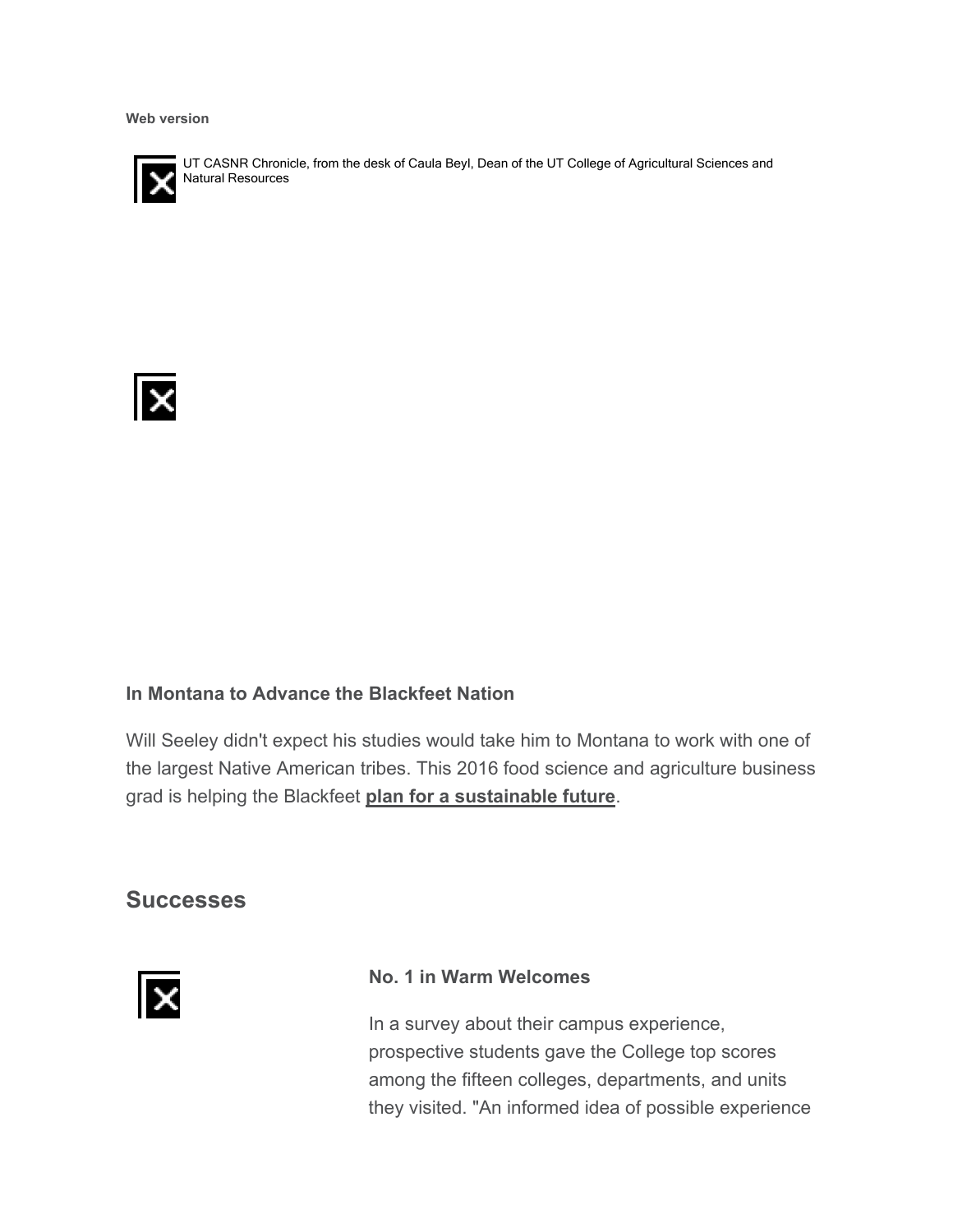at UT," "breathtaking" facilities, and "my son loved the school" were among their comments.

#### **Excellence Times Two**

It's rare for college deans to remain involved in teaching and research. Rarer still for them to receive the highest honors in their fields. In the past year, two prestigious societies have named CASNR Associate Dean John Stier as Fellow for his career achievements. That's double honors. Well done, John.

#### **A Nice Surprise from NACTA**

This month, I learned that the North American Colleges and Teachers of Agriculture (NACTA) bestowed its Journal Award upon *A Proactive Model for Recruiting Students into Agriculture Disciplines*. CASNR's former college recruiter Anna Adams and spring graduate Elena Smith joined me as coauthors of the article.

## **Happenings in the College**



#### **Advising Expertise for CASNR Students**

Our new hybrid advising model is moving ahead. Two Student Success Advisors are in place and a third is expected before the year's end. These advisors will extend and enhance the one-on-one advising our faculty have always offered to prepare students to excel in all areas of their life. **More...**



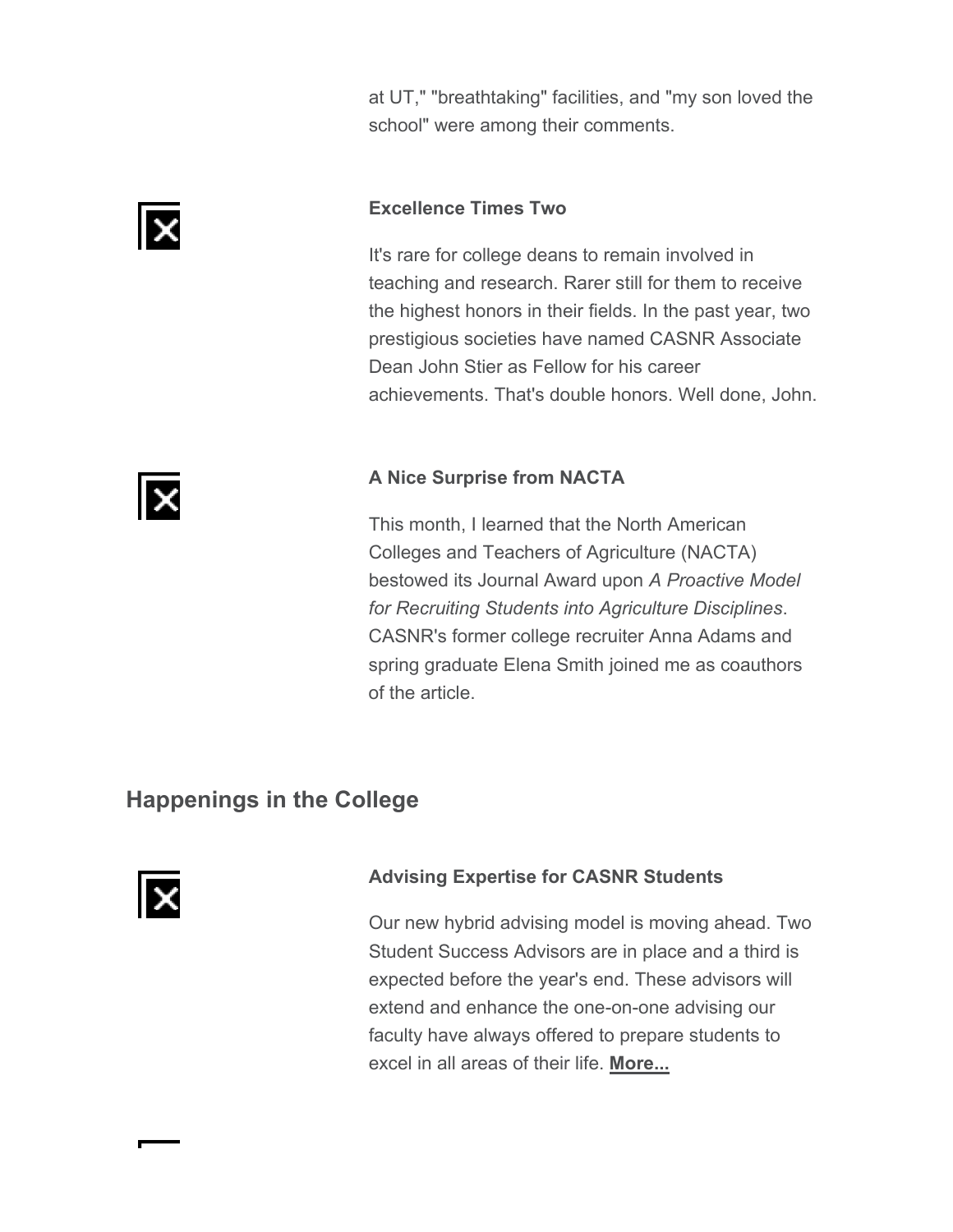

#### **As Craig Pickett Advances, We Say Farewell**

It is with regret and pride that we at CASNR say farewell to our student life and diversity coordinator, Craig Pickett. In his time with us, Craig had incredible impacts upon our students and the College as a whole. **Learn more about his new endeavors and the many ways he's enriched our lives**.

#### **Celebrate Ag Day with Us**

Join fellow alumni, students, and friends four-and-ahalf hours before kickoff time on September 30 to see what CASNR and other UTIA units are doing to help improve the lives of all Tennesseans. **More...**.



lx

#### **CASNR Career Fair**

At the fair on October 11, students can explore internships and jobs with a variety of organizations. Alumni interested in sending a recruiter may contact Emily Gray, **ecgray@utk.edu**.



 $\overline{\phantom{a}}$ 

#### **Construction Science Career Fair**

A dynamic event on October 12 for one of our most indemand majors. Alumni interested in sending a recruiter may contact Charles Parker, **cparke35@utk.edu**.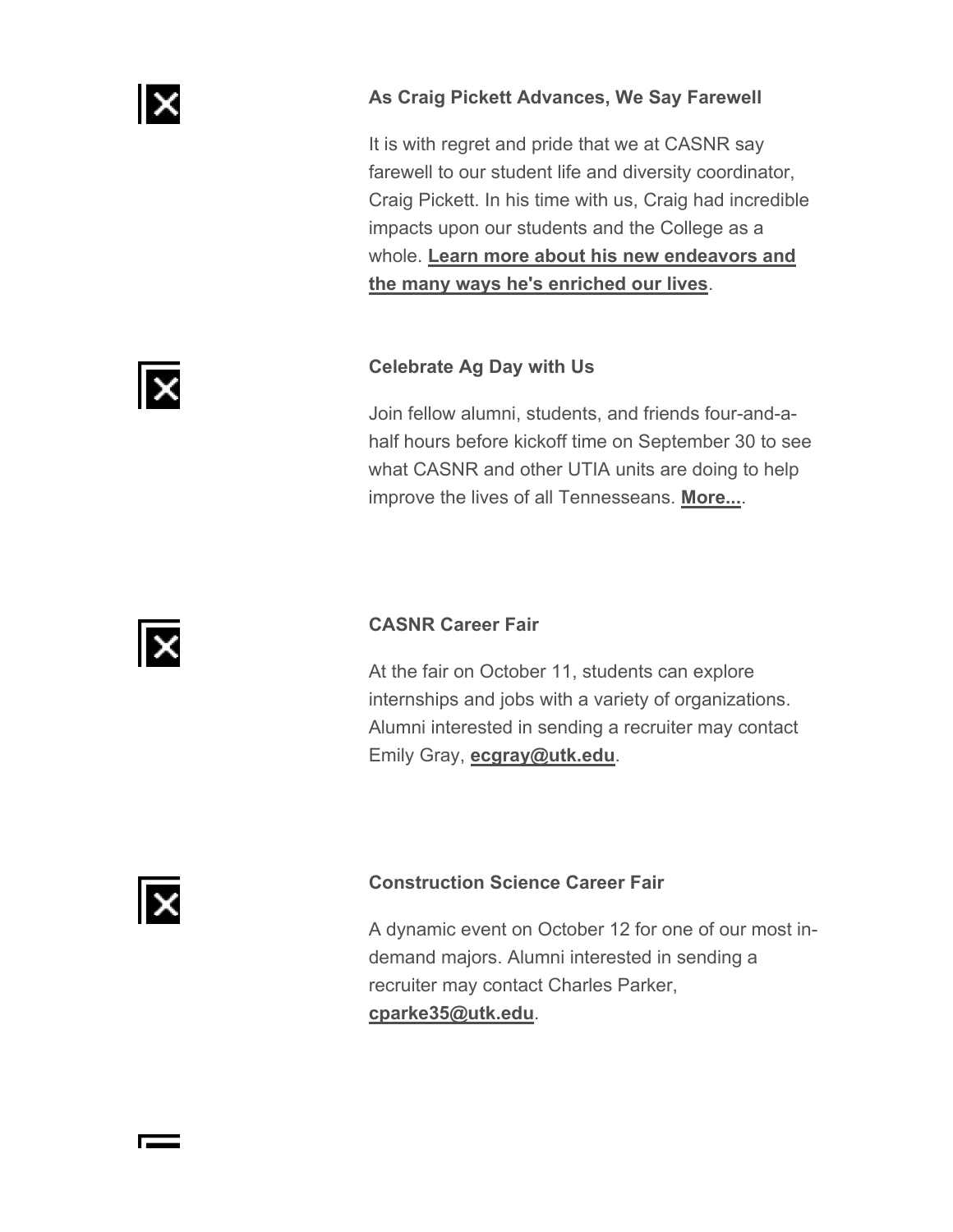

#### **Graduation Ceremonies**

Join us for our graduate hooding on December 14 and commencement on December 15.

Click to view the full **CASNR calendar** or the **UT Knoxville academic calendar**.

### **Making Our Mark**



#### **Taking Elevators to New Heights**

Grain elevators are a rare sight in East Tennessee. In the Midwest, though, there are plenty, and that's where an interest in macroeconomics has taken Chance Wood (BS agricultural business and economics '12). Wood is using his expertise to train elevator owners and operators on how to be effective grain basis traders. **More...**



#### **Exciting International Opportunities for Students**

The number of CASNR students engaged in experience learning abroad has quadrupled during the last decade and continues to rise. Learn how our students took advantage of new research and internship opportunities in Belize and Guatemala this summer through two impressive programs. **More...**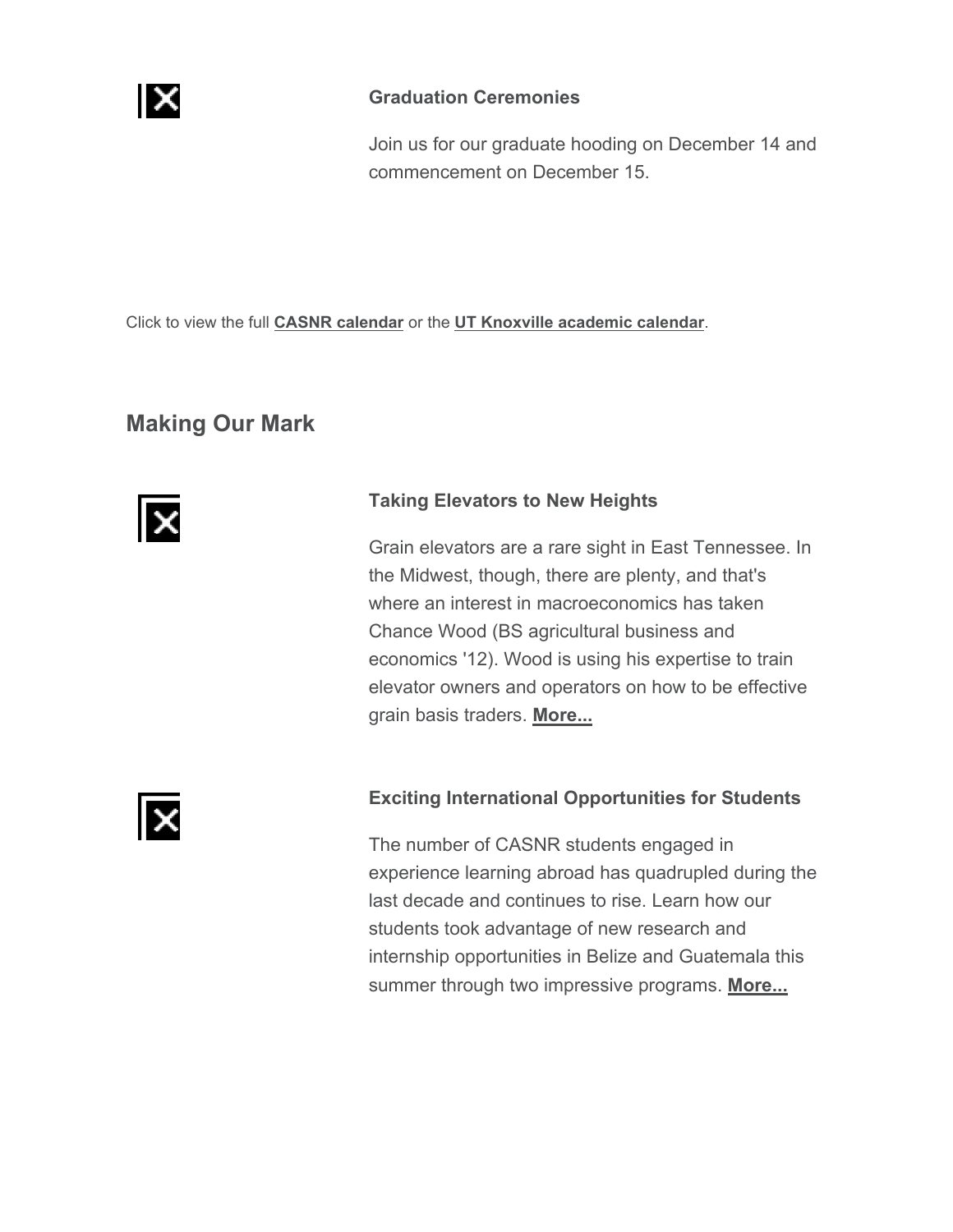

#### **Student Scholarships Really Make a Difference**

When you give to a student scholarship, you may wonder, Does it really make a difference? The short answer is yes! Just let these CASNR students show you what your gift means to them. **Watch the video...**

These are only a few of our most recent highlights here at UT CASNR. Whether you're an alum, a current student, or a friend of CASNR, we're always excited to share this journey with you. You can also stay in touch by following us on **Twitter**, liking us on **Facebook**, or subscribing to our **YouTube** channel. We are looking forward to everything we have planned during the fall semester, and we hope you are, too!

Caula A. Ege

Caula Beyl, Dean, UT CASNR